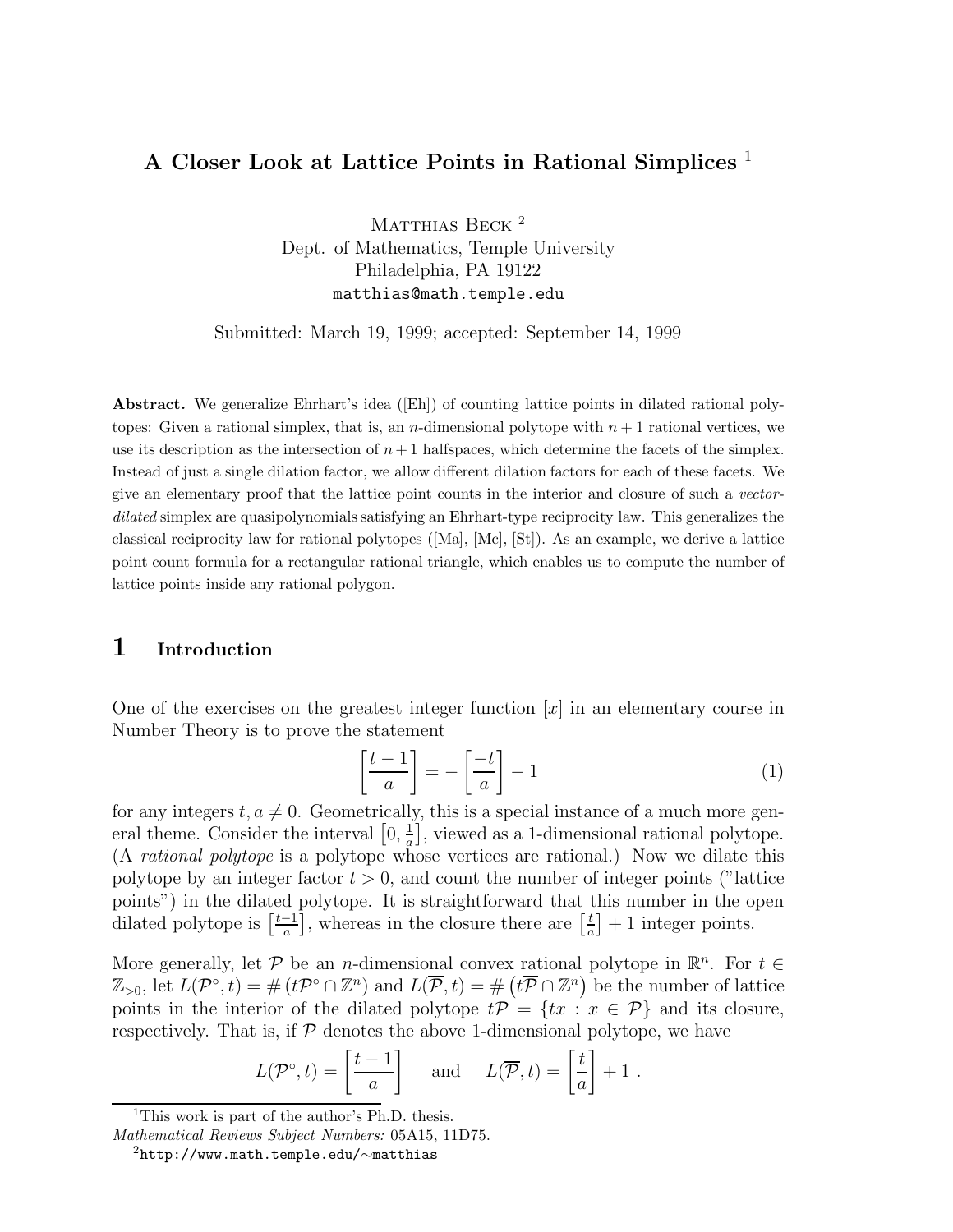There are two remarkable features hidden in these expressions: First, we have

**Theorem 1**  $L(P^{\circ}, t)$  and  $L(\overline{P}, t)$  are quasipolynomials in t.

A quasipolynomial is an expression of the form  $c_n(t)$   $t^n + \ldots + c_1(t)$   $t + c_0(t)$ , where  $c_0,\ldots,c_n$  are periodic functions in t. Theorem 1 is easily verified for our onedimensional polytope by writing  $[x] = x - \{x\}$ , where  $\{x\}$  denotes the fractional part of x. Moreover, viewing both these quasipolynomials as algebraic expressions in the *integer* variable  $t$ , (1) becomes a reciprocity law:

**Theorem 2**  $L(\mathcal{P}^{\circ}, -t) = (-1)^n L(\overline{\mathcal{P}}, t).$ 

Both Theorem 1 and 2 are true for any rational polytope  $P$ . The proof of Theorem 1 is due to Ehrhart, who initiated the study of the lattice point count in dilated polytopes ([Eh]). He conjectured Theorem 2, which was first proved by Macdonald (for the case that  $P$  has integer vertices, [Ma]), later also by McMullen ([Mc]), and Stanley ([St]).

We generalize the notion of dilated polytopes for rational simplices, that is, rational polytopes of dimension n with  $n + 1$  vertices. We use the description of a simplex as the intersection of  $n + 1$  halfspaces, which determine the facets of the simplex: Instead of dilating the simplex by a single factor, we allow different dilation factors for each facet.

**Definition 1** Let the rational simplex  $S_A$  be given by

$$
\mathcal{S}_{\mathbf{A}} = \{ \mathbf{x} \in \mathbb{R}^n : \ \mathbf{A} \mathbf{x} \leq \mathbf{b} \} ,
$$

with  $\mathbf{A} \in M_{(n+1)\times n}(\mathbb{Z})$ ,  $\mathbf{b} \in \mathbb{Z}^{n+1}$ . Here the inequality is understood componentwise. For  $\mathbf{t} \in \mathbb{Z}^{n+1}$ , define the **vector-dilated simplex**  $\mathcal{S}_{\mathbf{A}}^{(\mathbf{t})}$  as

$$
\mathcal{S}_{\mathbf{A}}^{(\mathbf{t})} = \{ \mathbf{x} \in \mathbb{R}^n : \ \mathbf{A} \mathbf{x} \leq \mathbf{t} \} \ \ .
$$

For those **t** for which  $S_A^{(t)}$  is nonempty and bounded, we define the number of lattice points in the interior and closure of  $S_A^{(t)}$  as

$$
L(S_{\mathbf{A}}^{\circ}, \mathbf{t}) = \# \left( \left( \mathcal{S}_{\mathbf{A}}^{(\mathbf{t})} \right)^{\circ} \cap \mathbb{Z}^{n} \right) \quad \text{and} \quad L(\overline{\mathcal{S}_{\mathbf{A}}}, \mathbf{t}) = \# \left( \mathcal{S}_{\mathbf{A}}^{(t)} \cap \mathbb{Z}^{n} \right) ,
$$

respectively.

Geometrically, we fix for a given simplex the normal vectors to its facets and consider all possible positions of these normal vectors that 'make sense'. The previously defined quantities  $L(\mathcal{P}^{\circ}, t)$  and  $L(\overline{\mathcal{P}}, t)$  can be recovered from this new definition by choosing  $t = t$ **b**. The corresponding result to Theorems 1 and 2 is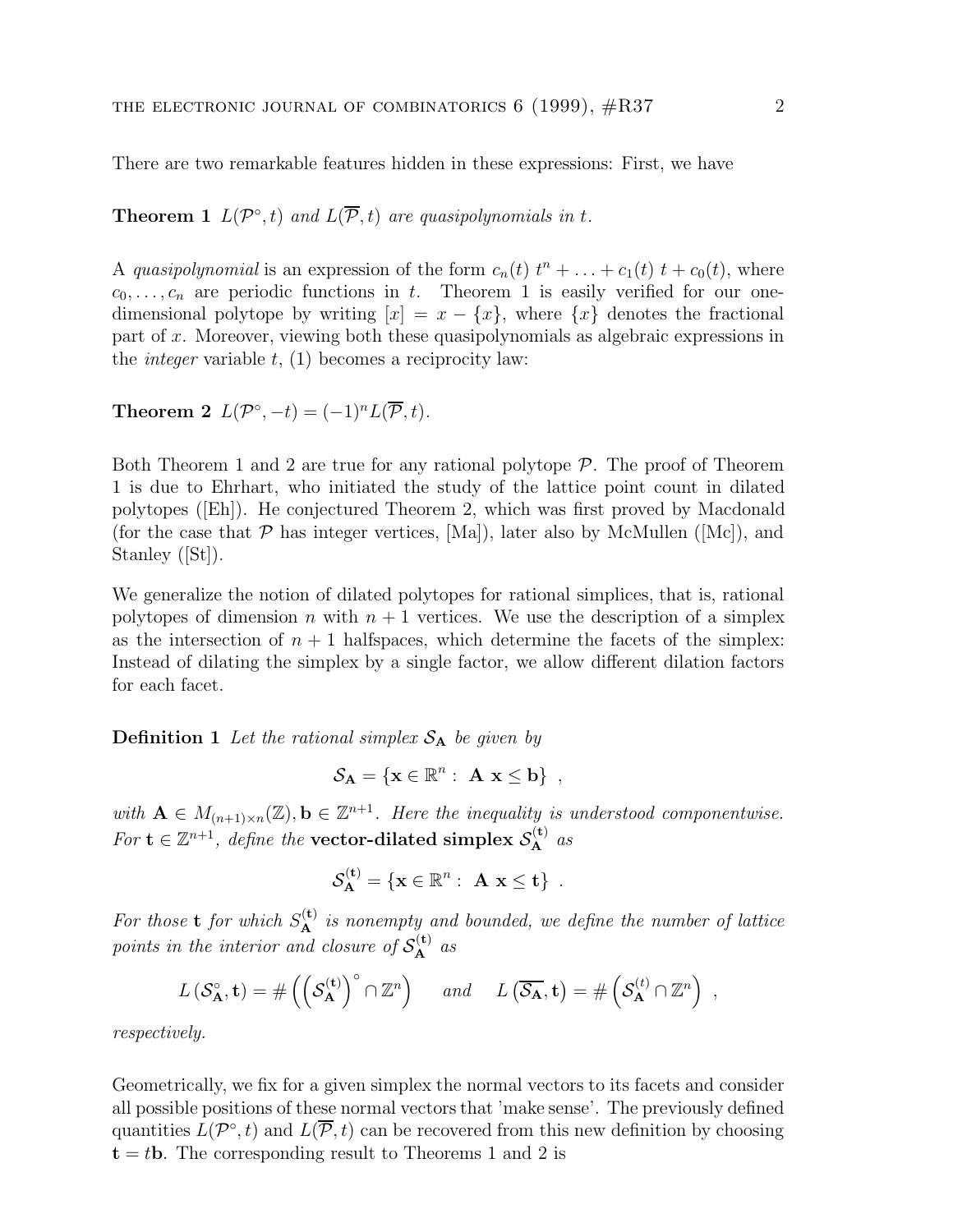**Theorem 3**  $L(S_A^{\circ}, \mathbf{t})$  and  $L(\overline{S_A}, \mathbf{t})$  are quasipolynomials in  $\mathbf{t} \in \mathbb{Z}^{n+1}$ , satisfying

$$
L\left(\mathcal{S}_{\mathbf{A}}^{\circ}, -\mathbf{t}\right) = (-1)^{n} L\left(\overline{\mathcal{S}_{\mathbf{A}}}, \mathbf{t}\right) . \tag{2}
$$

A quasipolynomial in the d-dimensional variable **t** is the obvious generalization of a quasipolynomial in a 1-dimensional variable.

We give an elementary proof of Theorem 3, only relying on (1) and a basic lemma on quasipolynomials. Theorems 1 and 2 follow as immediate corollaries, considering the fact that any polytope can be triangulated into simplices. In fact, the original motivation for Theorem 3 was to construct an elementary proof of Theorem 2.

## **2 A lemma on quasipolynomials**

**Lemma 4** Let  $q(t_1,...,t_m)$  be a quasipolynomial, and fix  $a_1,...,a_m$ ,  $c_0,...,c_m$ ,  $d \in$  $\mathbb{Z}, d \neq 0$ . Then

$$
Q_1(\mathbf{t}) = Q_1(t_0, t_1, \dots, t_m) = \sum_{k=1}^{\left[\frac{c_0t_0 + \dots + c_mt_m - 1}{d}\right]} q(t_1 + a_1k, \dots, t_m + a_mk)
$$

and

$$
Q_2(\mathbf{t}) = \sum_{k=0}^{\left[\frac{c_0t_0 + \ldots + c_mt_m}{d}\right]} q\left(t_1 + a_1k, \ldots, t_m + a_mk\right)
$$

are also quasipolynomials.

Remark. Here and in the following we define a finite series  $\sum_{k=a}^{b}$ ... for both cases  $a \leq b$  and  $a > b$ , in the usual way:

$$
\sum_{k=a}^{b} \dots = \begin{cases}\n\sum_{k=a}^{b} \dots & \text{if } a \le b \\
0 & \text{if } a = b+1 \\
-\sum_{k=b+1}^{a-1} \dots & \text{if } a \ge b+2\n\end{cases}
$$
\n(3)

*Proof.* We will prove the statement for  $Q_2$ ; the proof for  $Q_1$  follows in a similar fashion. After writing  $q$  in all its terms and multiplying out the binomial expressions, it suffices to prove that

$$
Q_3(\mathbf{t}) = \sum_{k=0}^{\left[\frac{c_0t_0 + \ldots + c_mt_m}{d}\right]} f(t_1 + a_1k, \ldots, t_m + a_mk) \ \ k^j
$$

is a quasipolynomial, where  $j$  is a fixed nonnegative integer and  $f$  is a periodic function in m variables. Consider a period  $p$  which is common to all the arguments of  $f$ , that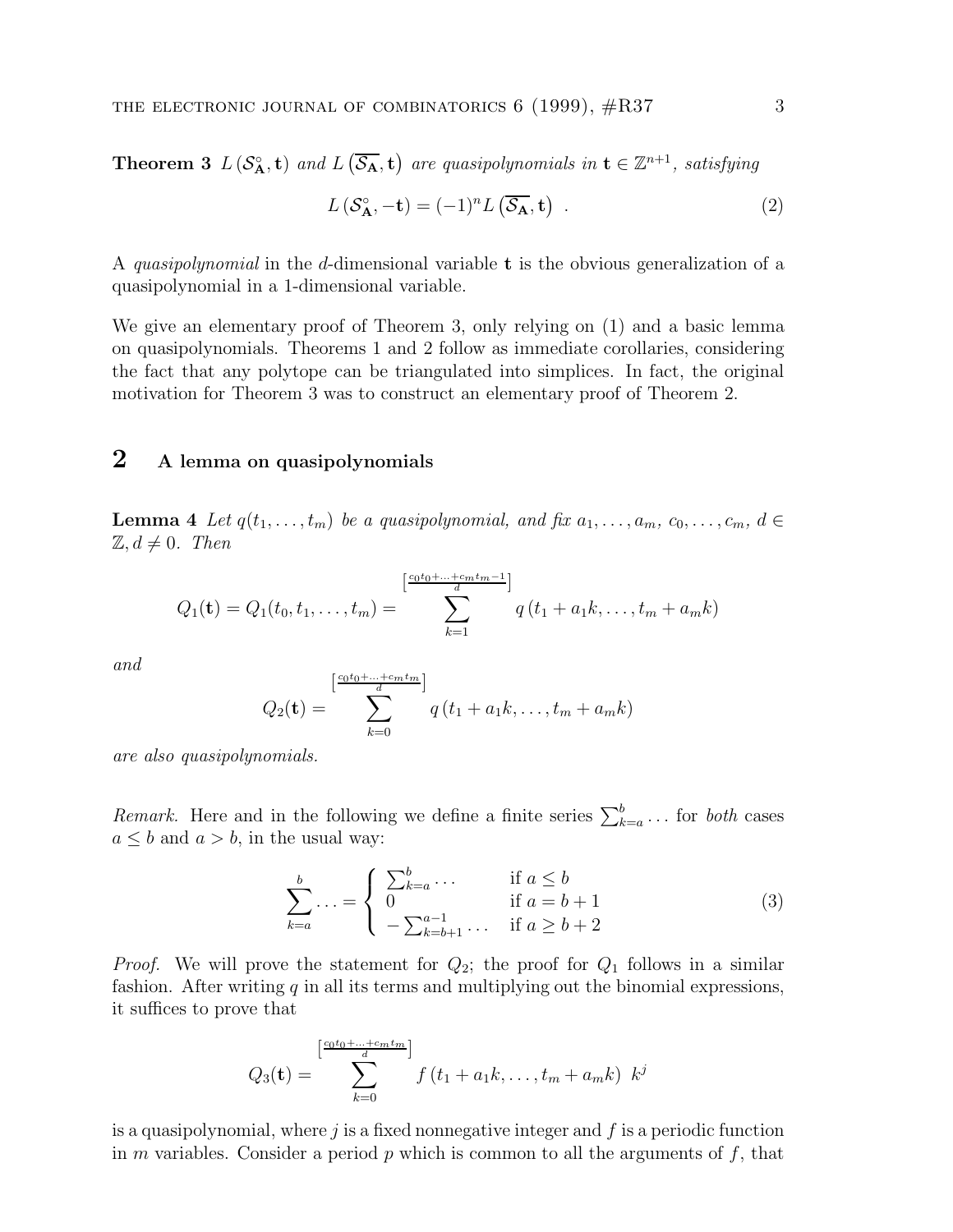is,  $f(x_1 + p, \ldots, x_m + p) = f(x_1, \ldots, x_m)$ . To see that  $Q_3$  is a quasipolynomial, use the properties of  $f$  to write it as

$$
Q_3(\mathbf{t}) = f(t_1, ..., t_m) \sum_{k=0}^{\left[\frac{c_0t_0 + ... + c_mt_m}{dp}\right]} (kp)^j
$$
  
+  $f(t_1 + a_1, ..., t_m + a_m) \sum_{k=0}^{\left[\frac{c_0t_0 + ... + c_mt_m - d}{dp}\right]} (1 + kp)^j +$   
+  $f(t_1 + 2a_1, ..., t_m + 2a_m) \sum_{k=0}^{\left[\frac{c_0t_0 + ... + c_mt_m - 2d}{dp}\right]} (2 + kp)^j + ... +$   
+  $f(t_1 + (p - 1)a_1, ..., t_m + (p - 1)a_m) \sum_{k=0}^{\left[\frac{c_0t_0 + ... + c_mt_m - (p-1)d}{dp}\right]} (p - 1 + kp)^j.$ 

Upon expanding all the binomials, putting the finite sums into closed forms, and writing  $[x] = x - \{x\}$ , the only dependency on **t** is periodic (with period dividing dp) or polynomial. <sup>2</sup>

## **3 Proof of Theorem 3**

We induct on the dimension n. First, a 1-dimensional rational simplex  $S_A$  is an interval with rational endpoints. Hence  $S_A^{(t)}$  is given by

$$
\frac{t_1}{a_1} \le x \le \frac{t_2}{a_2} ,
$$

so that we obtain

$$
L(\mathcal{S}_{\mathbf{A}}^{\circ}, \mathbf{t}) = \left[\frac{t_2 - 1}{a_2}\right] - \left[\frac{t_1}{a_1}\right] \quad \text{and} \quad L(\overline{\mathcal{S}_{\mathbf{A}}}, \mathbf{t}) = \left[\frac{t_2}{a_2}\right] - \left[\frac{t_1 - 1}{a_1}\right].
$$

These are quasipolynomials, as can be seen, again, by writing  $[x] = x - \{x\}$ . Furthermore, by (1),

$$
L\left(S_{\mathbf{A}}^{\circ},-\mathbf{t}\right)=\left[\frac{-t_2-1}{a_2}\right]-\left[\frac{-t_1}{a_1}\right]=-\left[\frac{t_2}{a_2}\right]+\left[\frac{t_1-1}{a_1}\right]=-L\left(\overline{S_{\mathbf{A}}},\mathbf{t}\right).
$$

Now, let  $S_A$  be an *n*-dimensional rational simplex. After harmless unimodular transformations, which leave the lattice point count invariant, we may assume that the defining inequalities for  $S_A$  are

> $a_{11}x_1$   $\leq b_1$  $a_{21}x_1 + \ldots + a_{2n}x_n \leq b_2$ . . .  $a_{n+1,1}x_1 + \ldots + a_{n+1,n}x_n \leq b_{n+1}$ .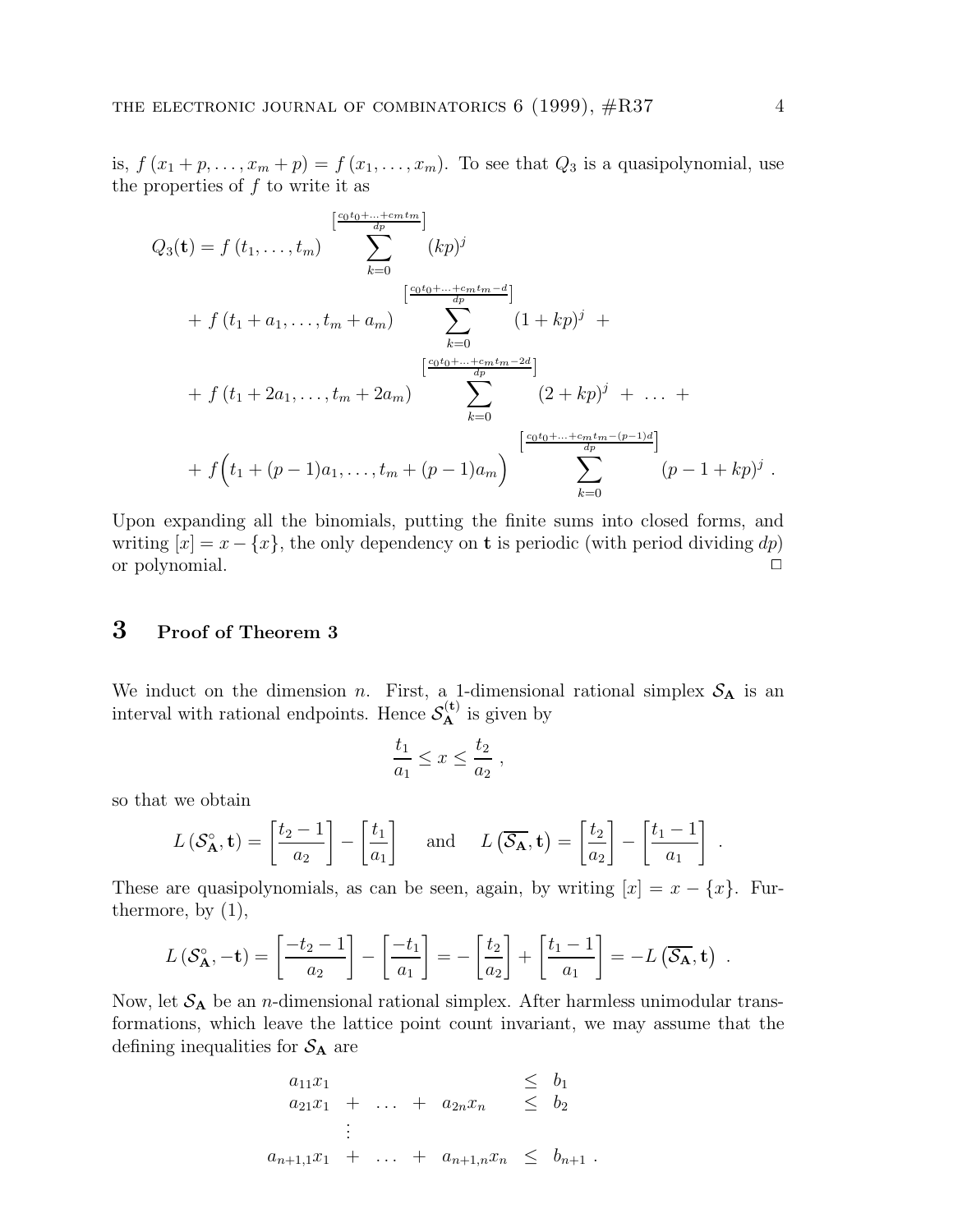(Actually, we could obtain an lower triangular form for **A**; however, the above form suffices for our purposes.) Hence there exists a vertex  $\mathbf{v} = (v_1, \ldots, v_n)$  with  $v_1 =$  $\frac{b_1}{a_{11}}$  and another vertex  $\mathbf{w} = (w_1, \ldots, w_n)$  whose first component is not  $\frac{b_1}{a_{11}}$ . After switching  $x_1$  to  $-x_1$ , if necessary, we may further assume that  $v_1 < w_1$ . Since **w** satisfies all equalities but the first one, it is not hard to see that **w** has first component  $w_1 = r_2b_2 + \ldots + r_nb_n$  for some rational numbers  $r_2, \ldots, r_n$ ; write this number as  $w_1 = \frac{c_2b_2 + ... + c_nb_n}{d}$  with  $c_2,...,c_n, d \in \mathbb{Z}$ . Viewing the defining inequalities of the vector-dilated simplex  $S_A^{(t)}$  as

$$
a_{22}x_2 + \dots + a_{2n}x_n \leq \frac{c_2t_2 + \dots + c_nt_n}{d}
$$
  
\n
$$
a_{n+1,2}x_2 + \dots + a_{n+1,n}x_n \leq t_{n+1} - a_{n+1,1}x_1,
$$

we can compute the number of lattice points in the interior and closure of  $S_A^{(t)}$  as

$$
L\left(S_{\mathbf{A}}^{\circ}, \mathbf{t}\right) = \sum_{m = \left[\frac{t_1}{a_{11}}\right] + 1}^{\left[\frac{c_2 t_2 + \dots + c_n t_n - 1}{d}\right]} L\left(S_{\mathbf{B}}^{\circ}, t_2 - a_{21} m, \dots, t_{n+1} - a_{n+1, 1} m\right)
$$
(4)

and

$$
L\left(\overline{\mathcal{S}_{\mathbf{A}}},\mathbf{t}\right) = \sum_{m=\left[\frac{t_1-1}{a_{11}}\right]+1}^{\left[\frac{c_2t_2+\ldots+c_nt_n}{d}\right]} L\left(\overline{\mathcal{S}_{\mathbf{B}}}, t_2-a_{21}m,\ldots,t_{n+1}-a_{n+1,1}m\right) ,\qquad(5)
$$

respectively, where

$$
\mathbf{B} = \left( \begin{array}{ccc} a_{22} & \dots & a_{2n} \\ \vdots & & \\ a_{n+1,2} & \dots & a_{n+1,n} \end{array} \right) \in M_{n \times (n-1)}(\mathbb{Z}).
$$

Note that if we start with some  $\mathbf{t} \in \mathbb{Z}^{n+1}$  which satisfies Definition 1, then the dilation parameters for  $S_B$  in (4) and (5) will ensure well-definedness of the lattice point count operators.  $L(S^{\circ}_{B}, t)$  and  $L(\overline{S_{B}}, t)$  are, by induction hypothesis, quasipolynomials satisfying the reciprocity law (2). Hence, by Lemma 4,  $L(S_A^{\circ}, \mathbf{t})$  and  $L(\overline{S_A}, \mathbf{t})$  are also quasipolynomials. Note that we again use (3) to define these expressions for all  $\mathbf{t} \in \mathbb{Z}^{n+1}$ . Furthermore,

$$
L\left(S_A^{\circ}, -\mathbf{t}\right) = \sum_{m = \left[\frac{-t_1}{a_{11}}\right] + 1}^{\left[\frac{-c_2t_2 - \dots - c_nt_n - 1}{d}\right]} L\left(S_B^{\circ}, -t_2 - a_{21}m, \dots, -t_{n+1} - a_{n+1,1}m\right)
$$

$$
= \sum_{\frac{t_1}{a_{11}}}^{\left[\frac{-t_1}{a_{11}}\right]} - \sum_{\frac{t_2}{a_{12}} + \dots + t_{n+1} = t_{n+1,1}m}^{\left[\frac{-t_1}{a_{11}}\right]} (-1)^{n-1} L\left(\overline{S_B}, t_2 + a_{21}m, \dots, t_{n+1} + a_{n+1,1}m\right)
$$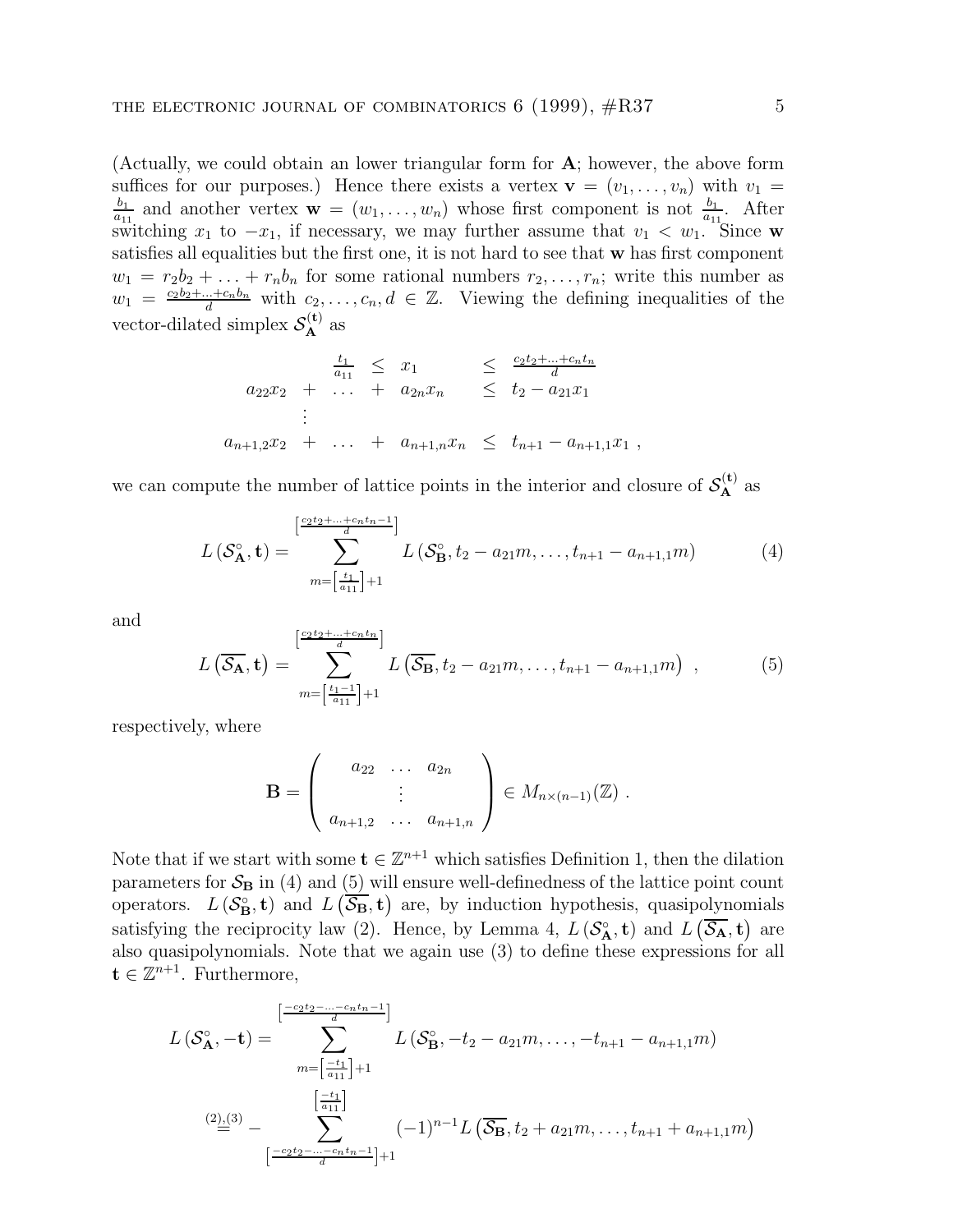$$
\stackrel{(\mathbf{1})}{=} (-1)^n \sum_{m=-\left[\frac{c_2t_2+\dots+c_nt_n}{d}\right]}^{-\left[\frac{t_1-1}{a_{11}}\right]-1} L\left(\overline{\mathcal{S}_{\mathbf{B}}}, t_2 + a_{21}m, \dots, t_{n+1} + a_{n+1,1}m\right)
$$
\n
$$
= (-1)^n \sum_{m=\left[\frac{t_1-1}{a_{11}}\right]+1}^{\left[\frac{c_2t_2+\dots+c_nt_n}{d}\right]} L\left(\overline{\mathcal{S}_{\mathbf{B}}}, t_2 - a_{21}m, \dots, t_{n+1} - a_{n+1,1}m\right)
$$
\n
$$
= (-1)^n L\left(\overline{\mathcal{S}_{\mathbf{A}}}, \mathbf{t}\right) .
$$

 $\Box$ 

#### **4 Some remarks and an example**

An obvious generalization of Theorem 3 would be a similar statement for arbitrary rational polytopes (with any number of facets). However, it is not even clear how to phrase conditions on **t** in the definition of a 'vector-dilated polytope', since the number of facets/vertices changes for different values of **t**.

Another variation of the idea of vector-dilating a polytope is to dilate the vertices by certain factors, instead of the facets. This would most certainly require completely different methods as the ones used in this paper.

It is, finally, of interest to compute precise formulas (that is, the coefficients of the quasipolynomials) for  $L(S_A^{\circ}, \mathbf{t})$  and  $L(\overline{S_A}, \mathbf{t})$ , corresponding to the various existing formulas for  $L(\mathcal{P}^{\circ}, t)$  and  $L(\overline{\mathcal{P}}, t)$ .

To illustrate this, we will compute  $L(\overline{S_A}, \mathbf{t})$  for a two-dimensional rectangular rational triangle, namely,

$$
\mathcal{S}_{\mathbf{A}} = \left\{ \mathbf{x} \in \mathbb{R}^2 : \begin{array}{c} a_1 x_1 \\ a_2 x_2 \geq 1 \\ c_1 x_1 + c_2 x_2 \leq 1 \end{array} \right\} .
$$

Here,  $a_1, a_2, c_1, c_2$  are positive integers; we may also assume that  $c_1$  and  $c_2$  are relatively prime. To derive a formula for  $L(\overline{S_A}, \mathbf{t})$  we use the methods introduced in [Be]. Similarly as in that paper, we can interpret

$$
L\left(\overline{\mathcal{S}_{\mathbf{A}}}, \mathbf{t}\right) = \#\left\{ (m_1, m_2) \in \mathbb{Z}^2 : \begin{array}{c} a_1 m_1 \\ \vdots \\ a_2 m_2 \geq t_2 \\ \vdots \\ a_1 m_1 + c_2 m_2 \leq t_3 \end{array} \right\}
$$

as the Taylor coefficient of  $z^{t_3}$  of the function

$$
\left(\sum_{m_1 \geq \left[\frac{t_1 - 1}{a_1}\right] + 1} z^{c_1 m_1} \right) \left(\sum_{m_2 \geq \left[\frac{t_2 - 1}{a_2}\right] + 1} z^{c_2 m_2} \right) \left(\sum_{k \geq 0} z^k\right)
$$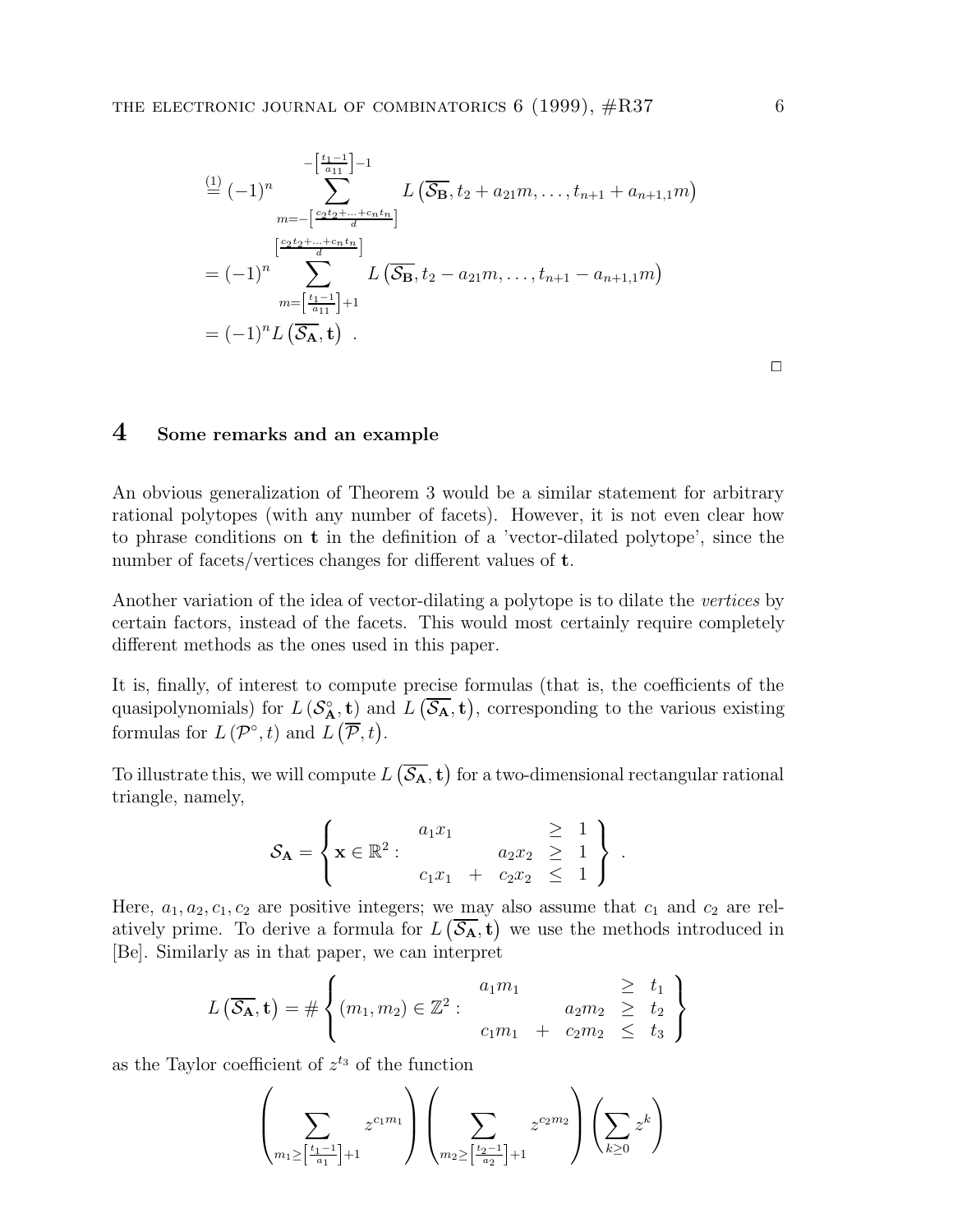$$
= \frac{z^{\left(\left[\frac{t_1-1}{a_1}\right]+1\right)c_1}z^{\left(\left[\frac{t_2-1}{a_2}\right]+1\right)c_2}}{1-z^{c_1}}\frac{1}{1-z^c}.
$$

Equivalently,

$$
L\left(\overline{\mathcal{S}_{\mathbf{A}}}, \mathbf{t}\right) = \text{Res}\left(\frac{z^{e_1 + e_2 - t_3 - 1}}{(1 - z^{c_1})(1 - z^{c_2})(1 - z)}, z = 0\right) ,\qquad (6)
$$

where we introduced, for ease of notation,  $e_j := \left( \frac{t_j-1}{a_j} \right)$  $\vert + 1 \vert c_j$  for  $j = 1, 2$ . If the right-hand side of (6) counts the number of lattice points in  $S_A^{(t)}$ , then the remaining task is computing the other residues of

$$
f(z) := \frac{z^{e_1+e_2-t_3-1}}{(1-z^{c_1})(1-z^{c_2})(1-z)},
$$

and use the residue theorem for the sphere  $\mathbb{C} \cup \{\infty\}$ . Besides at 0, f has poles at all  $c_1, c_2$ 'th roots of unity; note that if we start with a **t** which satisfies Definition 1 then  $Res(f(z), z = \infty) = 0.$ 

The residue at  $z = 1$  can be easily calculated as

$$
\operatorname{Res}\left(f(z), z = 1\right) = \operatorname{Res}\left(e^{z} f(e^{z}), z = 0\right)
$$
  
=  $-\frac{1}{2c_{1}c_{2}}\left(e_{1} + e_{2} - t_{3}\right)^{2} + \frac{1}{2}\left(e_{1} + e_{2} - t_{3}\right)\left(\frac{1}{c_{1}} + \frac{1}{c_{2}} + \frac{1}{c_{1}c_{2}}\right)$   
 $-\frac{1}{4}\left(1 + \frac{1}{c_{1}} + \frac{1}{c_{2}}\right) - \frac{1}{12}\left(\frac{c_{1}}{c_{2}} + \frac{c_{2}}{c_{1}} + \frac{1}{c_{1}c_{2}}\right).$ 

It remains to compute the residues at the nontrivial roots of unity. Let  $\lambda^{c_1} = 1 \neq \lambda$ . Then

$$
Res(f(z), z = \lambda) = \frac{\lambda^{e_2 - t_3 - 1}}{(1 - \lambda^{e_2})(1 - \lambda)} Res\left(\frac{1}{1 - \lambda^{e_1}}, z = \lambda\right)
$$

$$
= -\frac{\lambda^{e_2 - t_3}}{c_1(1 - \lambda^{e_2})(1 - \lambda)}.
$$

Adding up all the nontrivial  $c_1$ 'th roots of unity, we obtain

$$
\sum_{\lambda^{c_1}=\lambda} \text{Res}\Big(f(z), z=\lambda\Big) = -\frac{1}{c_1} \sum_{\lambda^{c_1}=\lambda} \frac{\lambda^{e_2-t_3}}{\left(1-\lambda^{c_2}\right)\left(1-\lambda\right)} ,
$$

a special case of a Fourier-Dedekind sum, which already occurred in [Be-Di-Ro]. In fact, in the same paper we derived, by means of finite Fourier series,

$$
\frac{1}{c_1} \sum_{\lambda^{c_1} = 1 \neq \lambda} \frac{\lambda^t}{(1 - \lambda^{c_2})(1 - \lambda)} = \sum_{k=0}^{c_1 - 1} \left( \left( \frac{-c_2 k - t}{c_1} \right) \right) \left( \left( \frac{k}{c_1} \right) \right) - \frac{1}{4c_1},
$$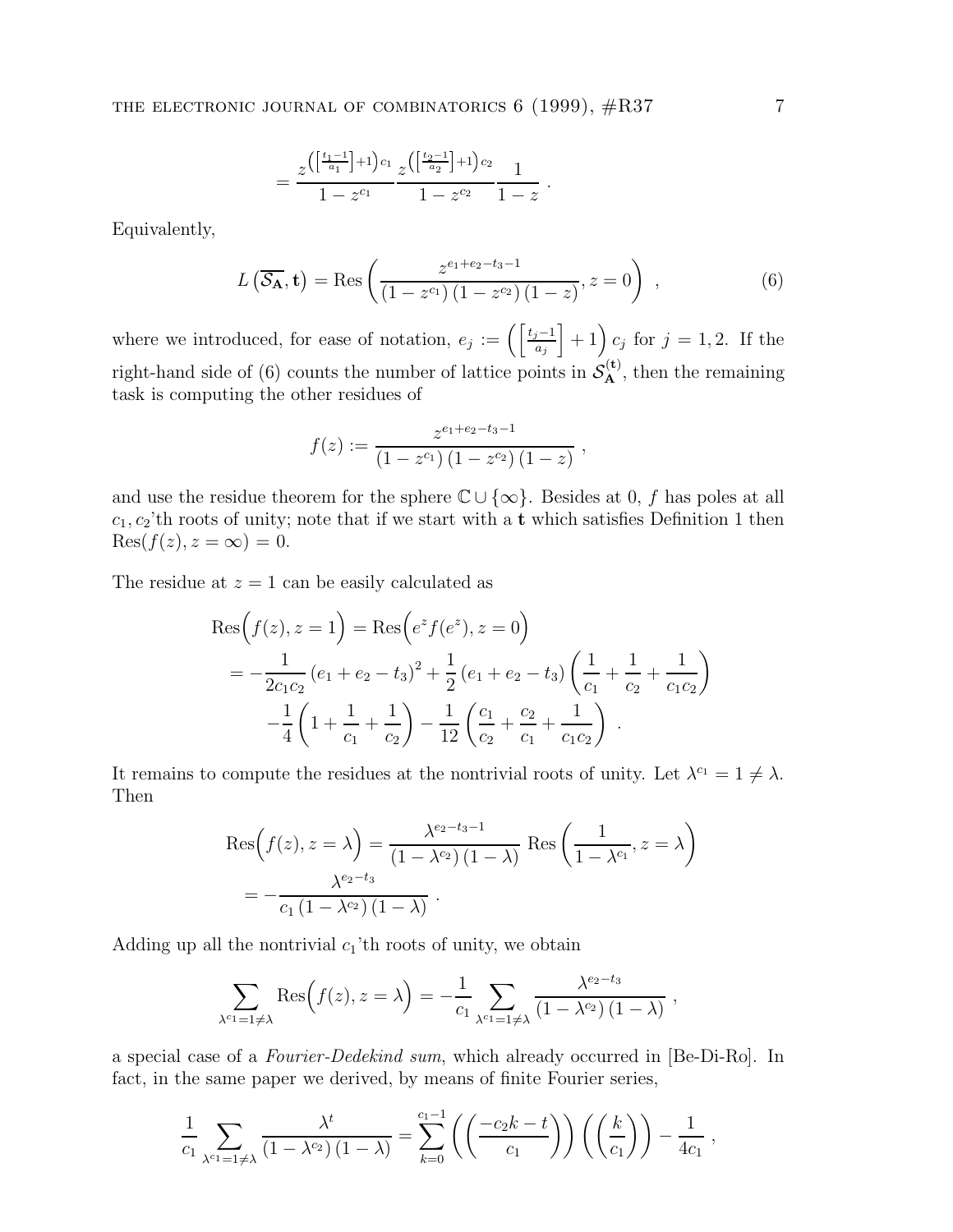where  $((x)) = x - [x] - 1/2$  is a sawtooth function (differing slightly from the one appearing in the classical Dedekind sums). The expression on the right is, up to a trivial term, a special case of a Dedekind-Rademacher sum ([Di], [Me], [Ra]). Hence,

$$
\sum_{\lambda^{c_1}=1\neq \lambda} \text{Res}\Big(f(z), z=\lambda\Big) = -\sum_{k=0}^{c_1-1} \left( \left(\frac{t_3-e_2-c_2k}{c_1}\right)\right) \left(\left(\frac{k}{c_1}\right)\right) + \frac{1}{4c_1},
$$

and, similarly, for the nontrivial  $c_2$ 'th roots of unity

$$
\sum_{\mu^{c_2}=1\neq \mu} \text{Res}\Big(f(z), z=\mu\Big) = -\sum_{k=0}^{c_2-1} \left( \left(\frac{t_3 - e_1 - c_1 k}{c_2}\right) \right) \left( \left(\frac{k}{c_2}\right) \right) + \frac{1}{4c_2}.
$$

The residue theorem allows us now to rewrite (6) as

$$
L\left(\overline{\mathcal{S}_{\mathbf{A}}}, \mathbf{t}\right) = \frac{1}{2c_1c_2} \left(e_1 + e_2 - t_3\right)^2 - \frac{1}{2} \left(e_1 + e_2 - t_3\right) \left(\frac{1}{c_1} + \frac{1}{c_2} + \frac{1}{c_1c_2}\right) + \frac{1}{4} + \frac{1}{12} \left(\frac{c_1}{c_2} + \frac{c_2}{c_1} + \frac{1}{c_1c_2}\right) + \sum_{k=0}^{c_1-1} \left(\left(\frac{t_3 - e_2 - c_2k}{c_1}\right)\right) \left(\left(\frac{k}{c_1}\right)\right) + \sum_{k=0}^{c_2-1} \left(\left(\frac{t_3 - e_1 - c_1k}{c_2}\right)\right) \left(\left(\frac{k}{c_2}\right)\right).
$$

To see the quasipolynomial character better, we substitute back the expressions for  $e_1$  and  $e_2$ , and write  $[x] = x - ((x)) - 1/2$  for the greatest integer function. After a somewhat tedious calculation, we obtain

$$
L\left(\overline{\mathcal{S}_{\mathbf{A}}},\mathbf{t}\right) = \frac{c_1}{2a_1^2c_2}t_1^2 + \frac{c_2}{2a_2^2c_1}t_2^2 + \frac{1}{2c_1c_2}t_3^2 + \frac{1}{a_1a_2}t_1t_2 - \frac{1}{a_1c_2}t_1t_3 - \frac{1}{a_2c_1}t_2t_3 + \nu_1(\mathbf{t})\ t_1 + \nu_2(\mathbf{t})\ t_2 + \nu_3(\mathbf{t})\ t_3 + \nu_0(\mathbf{t})\ ,
$$

where

$$
\nu_{1}(\mathbf{t}) = -\frac{c_{1}}{a_{1}^{2}c_{2}} \left( 1 + \left( \left( \frac{t_{1} - 1}{a_{1}} \right) \right) \right) - \frac{1}{a_{1}} \left( \left( \frac{t_{2} - 1}{a_{2}} \right) \right) - \frac{1}{a_{1}a_{2}} - \frac{1}{2a_{1}c_{2}}
$$
\n
$$
\nu_{2}(\mathbf{t}) = -\frac{c_{2}}{a_{2}^{2}c_{1}} \left( 1 + \left( \left( \frac{t_{2} - 1}{a_{2}} \right) \right) \right) - \frac{1}{a_{2}} \left( \left( \frac{t_{1} - 1}{a_{1}} \right) \right) - \frac{1}{a_{1}a_{2}} - \frac{1}{2a_{2}c_{1}}
$$
\n
$$
\nu_{3}(\mathbf{t}) = \frac{1}{a_{1}c_{2}} + \frac{1}{a_{2}c_{1}} + \frac{1}{2c_{1}c_{2}} + \frac{1}{c_{2}} \left( \left( \frac{t_{1} - 1}{a_{1}} \right) \right) + \frac{1}{c_{1}} \left( \left( \frac{t_{2} - 1}{a_{2}} \right) \right)
$$
\n
$$
\nu_{0}(\mathbf{t}) = -\frac{1}{4c_{1}} - \frac{1}{4c_{2}} + \frac{1}{a_{1}a_{2}} + \frac{1}{2a_{1}c_{2}} + \frac{1}{2a_{2}c_{1}} + \frac{1}{12c_{1}c_{2}} - \frac{c_{1}}{24c_{2}} - \frac{c_{2}}{24c_{1}}
$$
\n
$$
+ \frac{c_{1}}{2a_{1}^{2}c_{2}} + \frac{c_{2}}{2a_{2}^{2}c_{1}} + \left( \left( \frac{t_{1} - 1}{a_{1}} \right) \right) \left( \frac{1}{a_{2}} + \frac{1}{2c_{2}} + \frac{c_{1}}{a_{1}c_{2}} \right)
$$
\n
$$
+ \left( \left( \frac{t_{2} - 1}{a_{2}} \right) \right) \left( \frac{1}{a_{1}} + \frac{1}{2c_{1}} + \frac{c_{2}}{a_{2}c_{1}} \right) + \frac{c_{1}}{2c_{2}}
$$